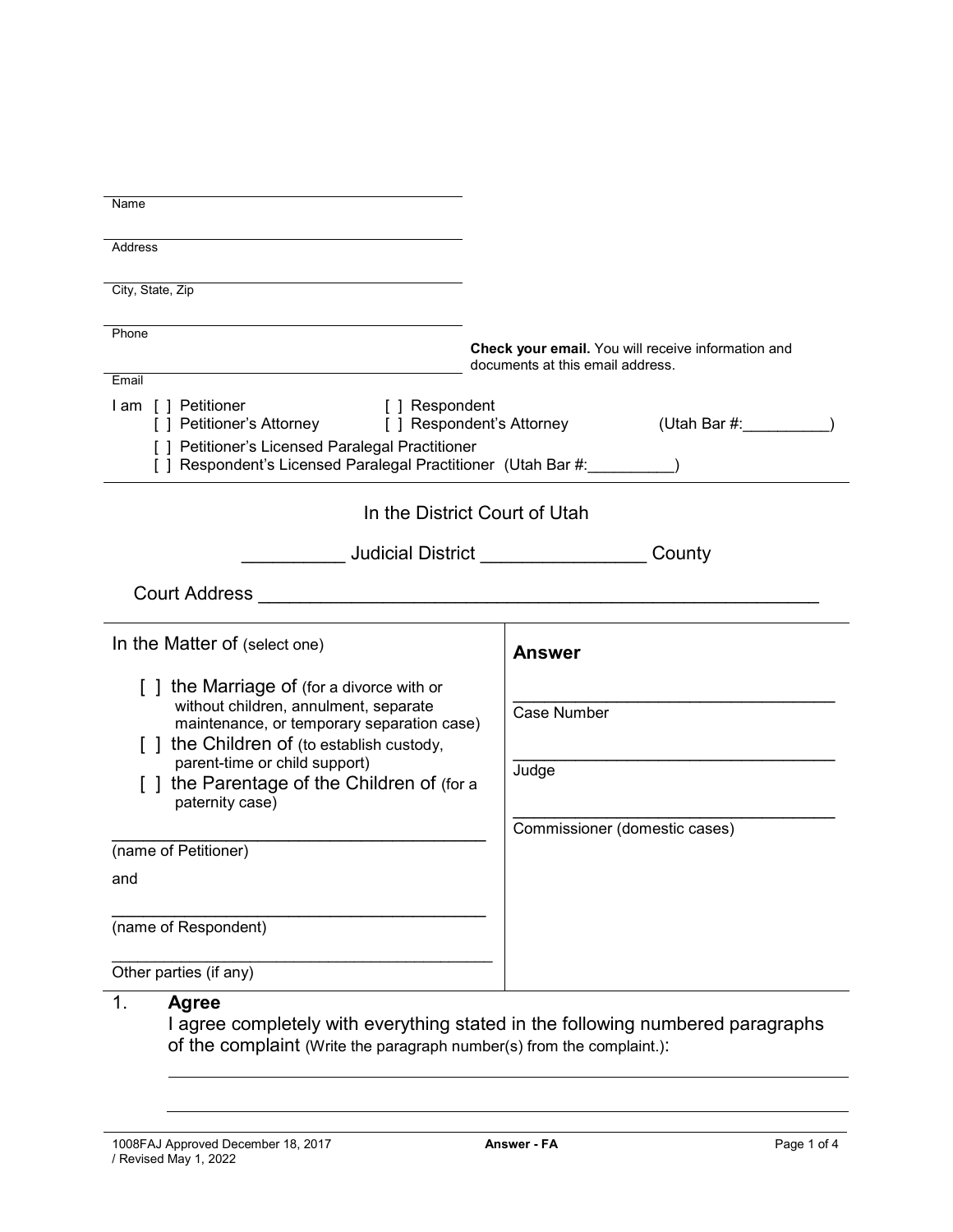## 2. **Disagree**

I disagree with all or part of the following numbered paragraphs of the complaint (Write the paragraph number(s) from the complaint.):

## 3. **Not enough information to agree or disagree**

I do not have enough information to agree or disagree with the following paragraphs of the complaint (Write the paragraph number(s) from the complaint.):

#### **Explanation of responses**

(Optional. Complete only if you have more to say. Attach additional sheets if needed.)

4. Referring to paragraph number of the complaint or petition, I state:

5. Referring to paragraph number \_\_\_\_\_\_ of the complaint or petition, I state:

6. Referring to paragraph number \_\_\_\_\_\_\_ of the complaint or petition, I state:

### 7. **Affirmative defenses**

(Optional. Complete only if you know another reason why the plaintiff/petitioner should not be granted their request.)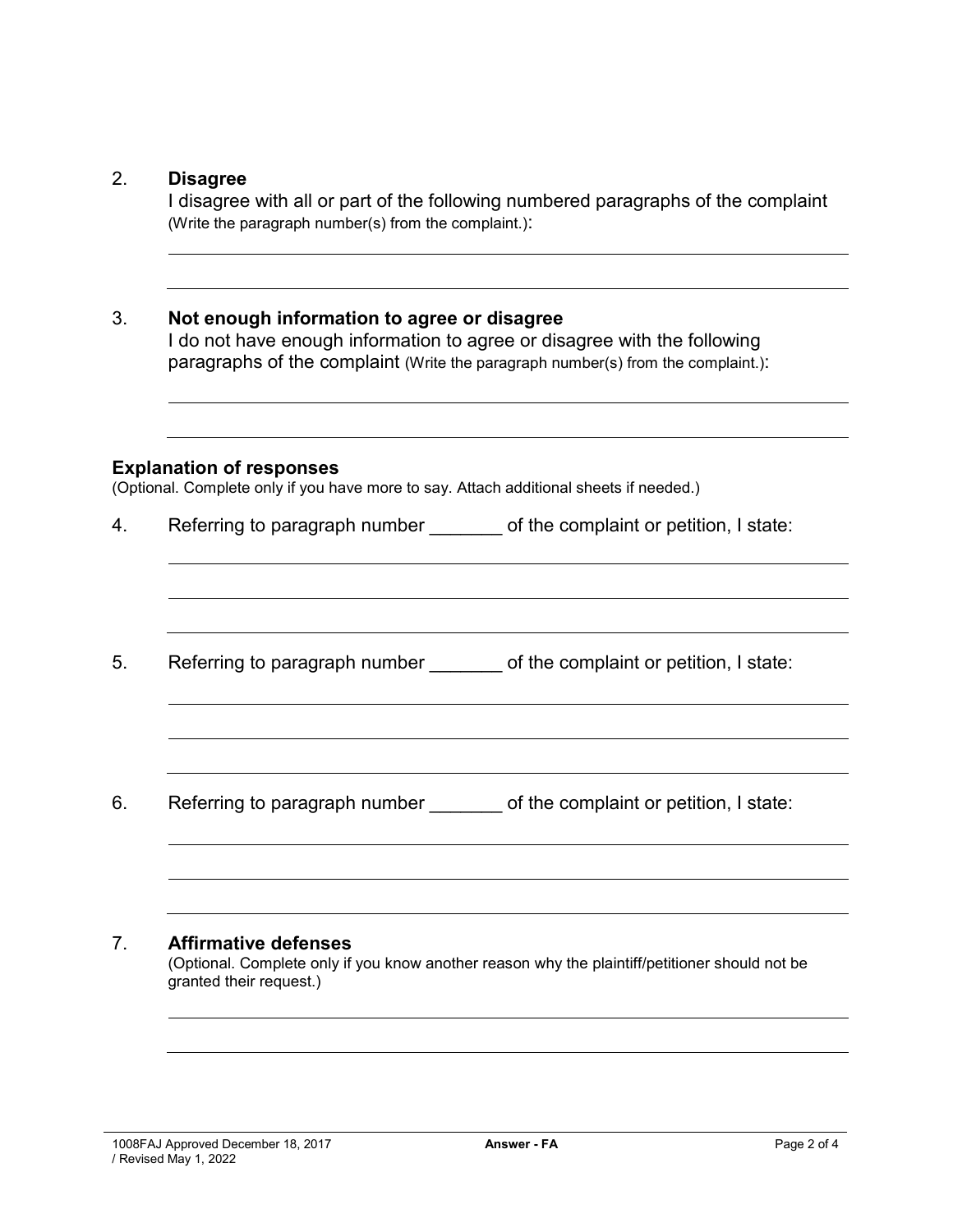Date

(Optional. Explain what you want the court to do based on your defenses. Be specific. For example, "I ask the court to dismiss the Complaint.")

# **Plaintiff/Petitioner or Defendant/Respondent**

I declare under criminal penalty under the law of Utah that everything stated in this document is true.

<u> 1989 - Johann Barn, mars ann an t-Amhain Aonaich an t-Aonaich an t-Aonaich ann an t-Aonaich ann an t-Aonaich</u>

| Signed at                                                             |                                                        | (city, and state or country). |
|-----------------------------------------------------------------------|--------------------------------------------------------|-------------------------------|
| Date                                                                  | Signature $\blacktriangleright$<br><b>Printed Name</b> |                               |
| Attorney or Licensed Paralegal Practitioner of record (if applicable) | $S$ ianatura $\blacktriangleright$                     |                               |

Signature ► <u> 1980 - Johann Stoff, fransk politik (d. 1980)</u> Printed Name